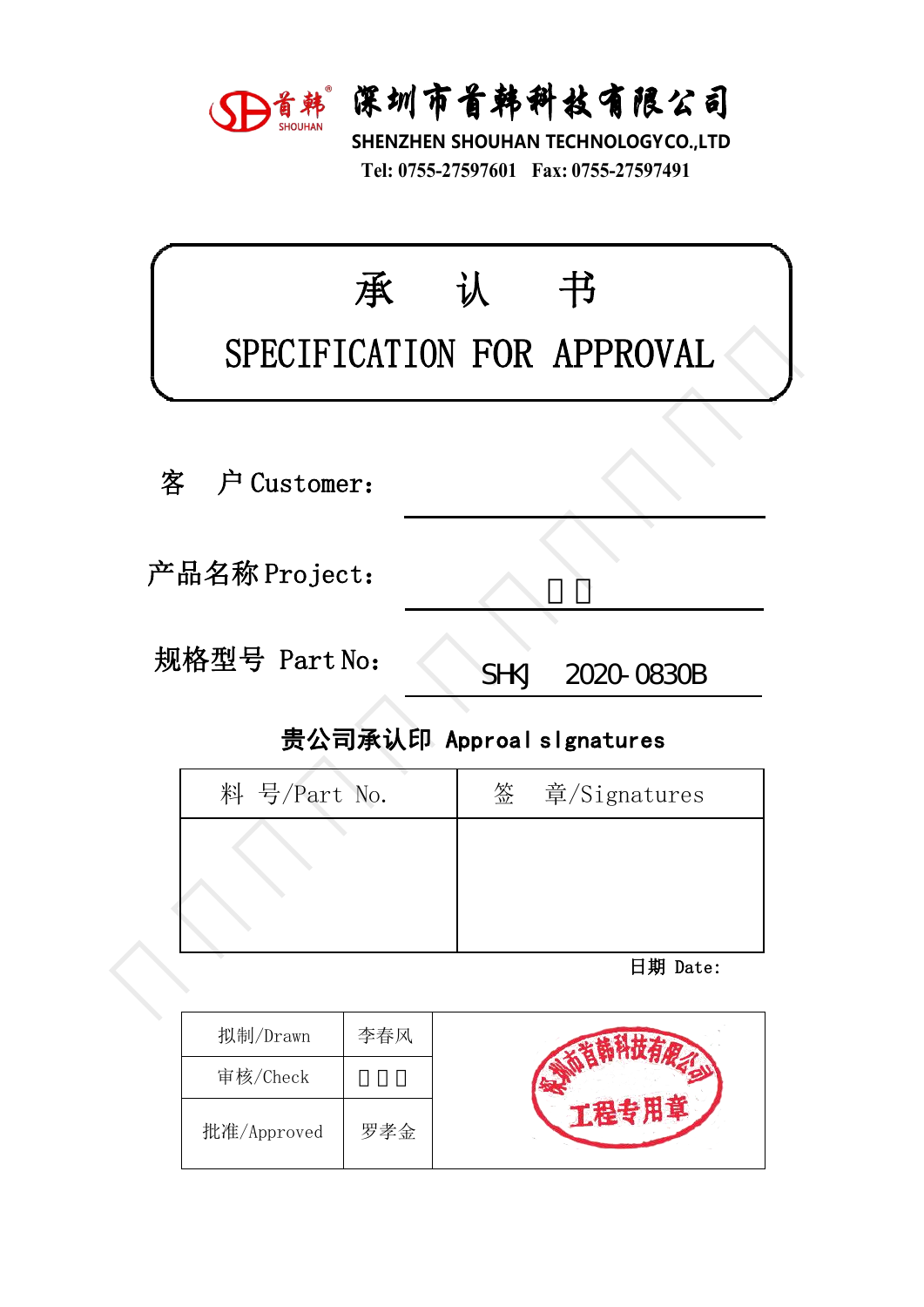## 承 認 書<br>SPECIFICATION FOR APPROVAL

| 客户名稱<br><b>CUSTOMER</b>                          |                                                                      |                | 日 期<br><b>DATE</b>                                                         | 2019. 5. 20                  |  |  |  |  |  |
|--------------------------------------------------|----------------------------------------------------------------------|----------------|----------------------------------------------------------------------------|------------------------------|--|--|--|--|--|
| 規 格<br><b>ITEM</b>                               | SHKJ 2020-0830B                                                      | 编              | 號<br>SERIAL NO.                                                            |                              |  |  |  |  |  |
|                                                  | 1.1. 形狀尺寸(單位/毫米):<br>1.2. 實物圖:                                       |                | $\mathbf{A}$                                                               | $19.5 \pm 1.0$ mm            |  |  |  |  |  |
|                                                  | SHAPE & DIMENSION(unit/mm):<br>The Sample::                          |                | B                                                                          | $23.0 \pm 1.0 \text{ mm}$    |  |  |  |  |  |
| 外殻尺寸:                                            |                                                                      |                | $\overline{C}$<br>$8.0 \pm 0.8$ mm                                         |                              |  |  |  |  |  |
|                                                  |                                                                      |                | D                                                                          | $19.5 \pm 1.0 \text{ mm}$    |  |  |  |  |  |
|                                                  |                                                                      |                | $26 \pm 1.0$ mm<br>E                                                       |                              |  |  |  |  |  |
| 磁芯尺寸:                                            |                                                                      |                | $16 \pm 0.6$ mm<br>$\boldsymbol{\mathrm{F}}$                               |                              |  |  |  |  |  |
|                                                  | H                                                                    |                | $16 \pm 0.5$ mm<br>$\mathsf G$                                             |                              |  |  |  |  |  |
|                                                  |                                                                      |                | H                                                                          | $8 \pm 0.5$ mm               |  |  |  |  |  |
|                                                  |                                                                      |                | I                                                                          | $8 \pm 0.5$ mm               |  |  |  |  |  |
|                                                  | 電氣性能檢測項目:<br>2. ELECTRICAL REQUIREMENTS:<br>測試儀器<br>TEST INSTRUMENTS |                |                                                                            |                              |  |  |  |  |  |
| $\Box$ L                                         | <b>KHZ</b><br><b>TEST</b>                                            |                | 1. Q-METER:                                                                |                              |  |  |  |  |  |
| $\Box Q$                                         | $\ensuremath{\mathbf{MHz}}$<br>FREQ<br>KHZ<br><b>TEST</b>            |                | ○HP 4342A<br>2. L.C.R. METER:                                              | $OMQ-172$                    |  |  |  |  |  |
|                                                  | $\ensuremath{\mathbf{MHz}}$<br>FREQ<br>KHZ<br>KHZ                    |                | <b>OHP 4284A</b>                                                           |                              |  |  |  |  |  |
| ZZ                                               | $Z1=40\Omega$ MIN<br>Z2=105 $\Omega$ MIN 100 MHZ<br><b>25 MHZ</b>    |                | 3. IMPEDANCE ANALYZER:<br>$\emptyset$ HP 4396B OHP 4191A<br><b>OE4991A</b> |                              |  |  |  |  |  |
| $Z3=$                                            | KHZ<br>KHZ<br>$Z4=$<br>$\ensuremath{\mathbf{MHz}}$<br>MHZ            |                |                                                                            | Ø Agilent 16092A-TESTFIXTURE |  |  |  |  |  |
| 温度                                               | 濕度<br>C<br>$\%$                                                      |                | 4. L-METER:<br>OTH 2817A                                                   |                              |  |  |  |  |  |
| <b>TEMP</b><br>綫組                                | <b>HUMIDITY</b>                                                      |                |                                                                            | 5. DIGITAL MINI-OHM METER:   |  |  |  |  |  |
| $\Phi$ 0.5x0.5TSx100L(mm)<br>OVP2941A<br>WINDING |                                                                      |                |                                                                            |                              |  |  |  |  |  |
| 3.                                               | 外觀:<br>THE LIMIT OF BREAKAGE:                                        |                |                                                                            |                              |  |  |  |  |  |
|                                                  | 項目                                                                   |                | 標準值                                                                        |                              |  |  |  |  |  |
|                                                  | Item<br>一處缺陷的面積                                                      | Standard Value |                                                                            |                              |  |  |  |  |  |
|                                                  | Area of a breakage                                                   | $\leq 2mm^2$   |                                                                            |                              |  |  |  |  |  |
|                                                  | 總缺陷面積<br>All area of the breakage                                    |                | $\leq 2mm^2$                                                               |                              |  |  |  |  |  |
|                                                  | 缺陷深度<br>The depth of the breakage                                    |                | ≤0.4mm                                                                     |                              |  |  |  |  |  |
|                                                  | 毛刺長度<br>The length of burr                                           | ≤0.2mm         |                                                                            |                              |  |  |  |  |  |
|                                                  |                                                                      |                |                                                                            |                              |  |  |  |  |  |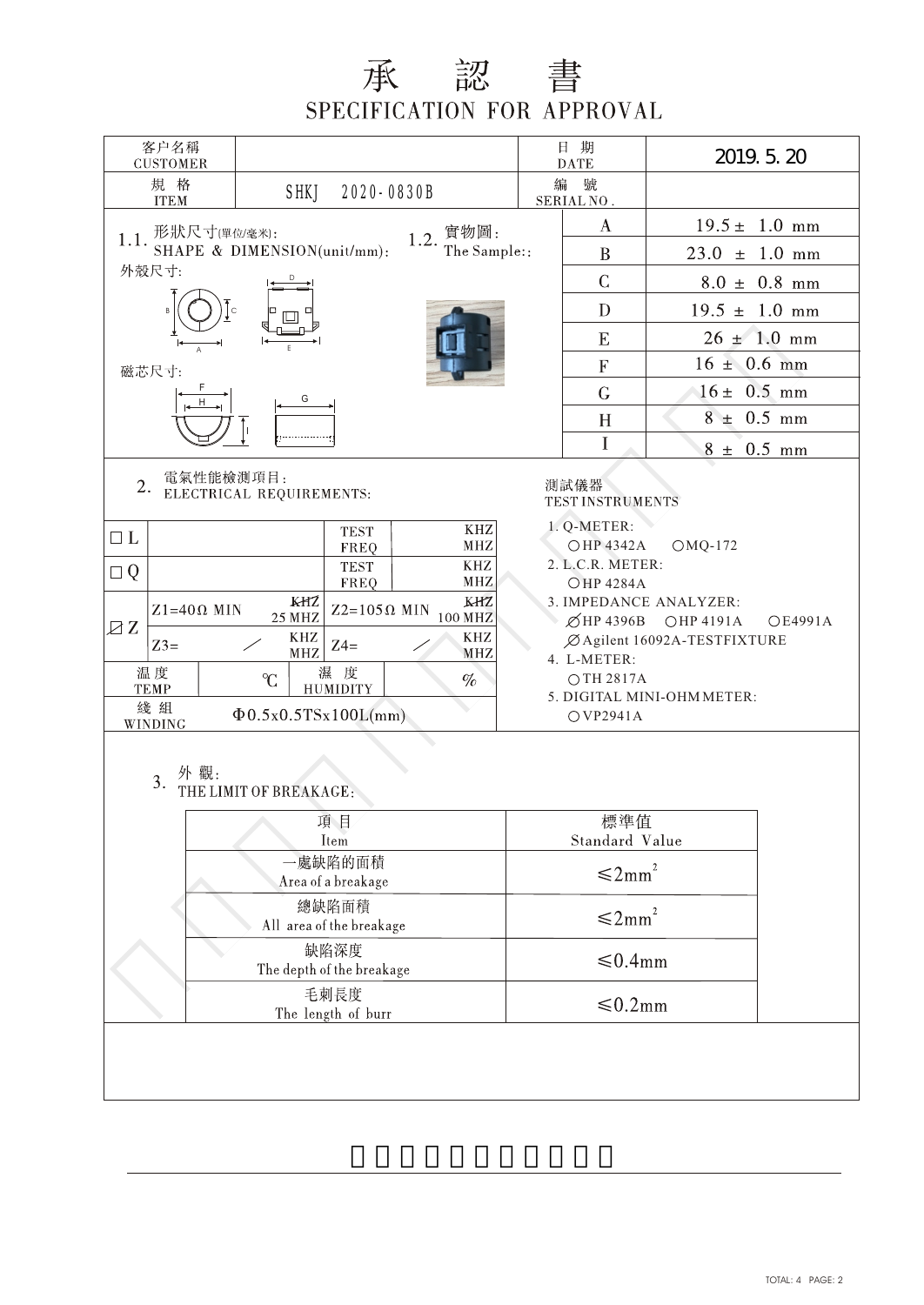檢驗數據 **INSPECTION DATA** 

| 客户名稱<br><b>CUSTOMER</b>                                |                  |                                  |                                    |                       |                                                      |               | 日期<br>2019. 5. 20<br><b>DATE</b> |             |                         | 數 量<br>QUANTITY |                 | 5PCS        |  |  |
|--------------------------------------------------------|------------------|----------------------------------|------------------------------------|-----------------------|------------------------------------------------------|---------------|----------------------------------|-------------|-------------------------|-----------------|-----------------|-------------|--|--|
| 編                                                      | 號<br>SERIAL NO.  |                                  |                                    |                       | 實物圖:<br>形狀尺寸(單位/毫米):                                 |               |                                  |             |                         |                 |                 |             |  |  |
| 規 格<br><b>ITEM</b>                                     |                  | <b>SHKJ</b><br>2020-0830B        |                                    |                       | SHAPE & DIMENSION(unit/mm):<br>The Sample::<br>外殻尺寸: |               |                                  |             |                         |                 |                 |             |  |  |
| 綫組<br>WINDING                                          |                  |                                  | $\Phi$ 0.5x0.5TSx100L(mm)          |                       |                                                      |               |                                  |             |                         |                 |                 |             |  |  |
| 測試頻率<br><b>TEST FREQ</b>                               |                  | $Z1=$                            | KHZ<br><b>25 MHZ</b>               | $Z2=$                 | KHZ<br>100 MHZ                                       |               |                                  |             |                         |                 |                 |             |  |  |
|                                                        |                  | $Z3=$ $\angle$                   | KHZ<br>$\ensuremath{\mathbf{MHz}}$ |                       | KHZ<br>$Z4=$<br>MHZ                                  |               | 磁芯尺寸:<br>G<br>$\mathsf H$        |             |                         |                 |                 |             |  |  |
| 温度<br><b>TEMP</b>                                      |                  | C                                |                                    | 濕度<br><b>HUMIDITY</b> | $\%$                                                 |               |                                  |             |                         |                 |                 |             |  |  |
|                                                        |                  | 電氣性能<br>ELECTRIC CHARACTERISTICS |                                    |                       |                                                      |               | 尺 寸(單位:毫米)<br>DIMENSION(unit:mm) |             |                         |                 |                 |             |  |  |
| 項目<br><b>TEST</b><br><b>ITEM</b>                       | $Z1(\Omega)$     | $Z2(\Omega)$                     | $Z3(\Omega)$                       | $\bf{A}$              | $\mathbf{B}$                                         | $\mathcal{C}$ | $\mathbf{D}$                     | E           | $\mathbf F$             | $\mathsf{G}$    | H               | $\bf{I}$    |  |  |
|                                                        | 40               | 105                              |                                    | 19.5                  | 23.0                                                 | 8.0           | 19.5                             | 26          | 16                      | 16              | 8               | 8           |  |  |
| $\pm$                                                  | $\prime$         | $\prime$                         |                                    | 1.0                   | 1.0                                                  | 0.8           | 1.0                              | 1.0         | 0.6                     | 0.5             | 0.5             | 0.5         |  |  |
|                                                        | $\boldsymbol{0}$ | $\mathbf{0}$                     |                                    | 1.0                   | 1.0                                                  | 0.8           | 1.0                              | 1.0         | 0.6                     | 0.5             | 0.5             | 0.5         |  |  |
| $\mathbf{1}$                                           | 59.2             | 145.6                            |                                    | 19.30                 | 22.96                                                | 7.90          | 19.40                            | 26.10       | 16.12                   | 16.13           | 7.90            | 8.12        |  |  |
| $\overline{2}$                                         | 58.6             | 147.0                            |                                    | 19.40                 | 22.99                                                | 7.93          | 19.50                            | 26.11       | 16.10                   | 16.15           | 7.93            | 8.15        |  |  |
| 3                                                      | 57.8             | 147.2                            |                                    | 19.39                 | 22.95                                                | 7.88          | 19.48                            | 26.20       | 16.16                   | 16.12           | 7.88            | 8.16        |  |  |
| $\overline{4}$                                         | 58.4             | 146.8                            |                                    | 19.37                 | 22.97                                                | 7.83          | 19.46                            | 26.15       | 16.19                   | 16.18           | 7.83            | 8.14        |  |  |
| 5                                                      | 59.0             | 146.4                            |                                    | 19.35                 | 23.03                                                | 7.92          | 19.44                            | 26.22       | 16.15                   | 16.16           | 7.92            | 8.13        |  |  |
| 6                                                      | 58.0             | 145.6                            |                                    | 19.33                 | 23.06                                                | 7.89          | 19.42                            | 26.18       | 16.20                   | 16.20           | 7.89            | 8.15        |  |  |
| $\tau$                                                 | 57.6             | 147.1                            |                                    | 19.38                 | 23.20                                                | 7.91          | 19.47                            | 26.13       | 16.25                   | 16.09           | 7.91            | 8.18        |  |  |
| 8                                                      | 58.2             | 146.6                            |                                    | 19.36                 | 23.10                                                | 8.08          | 19.49                            |             | $26.17$   16.28   16.12 |                 | 7.93            | 8.20        |  |  |
| 9                                                      | 59.4             | 145.8                            |                                    | 19.34                 | 23.13                                                | 8.04          | 19.42                            | 26.19       | 16.25                   | 16.20           | 8.02            | 8.10        |  |  |
| 10                                                     | 57.4             | 146.4                            |                                    | 19.32                 | 23.11                                                | 8.07          | 19.48                            | 26.21       | 16.23                   | 16.21           | 8.03            | 8.14        |  |  |
| $\overline{\mathbf{X}}$                                | 58.36            | 146.45                           |                                    | 19.35                 | 23.05                                                | 7.94          | 19.45                            | 26.16       | 16.19                   | 16.15           | 7.92            | 8.14        |  |  |
| Y/N                                                    | $\mathbf Y$      | $\mathbf Y$                      |                                    | Y                     | $\mathbf Y$                                          | $\mathbf Y$   | $\mathbf Y$                      | $\mathbf Y$ | $\mathbf Y$             | Y               | Y               | $\mathbf Y$ |  |  |
| 測試儀器:                                                  |                  |                                  |                                    |                       |                                                      | 檢             | 驗                                |             | 復核                      | 確               | 認               |             |  |  |
| TEST INSTRUMENTS:<br>HP 4396B+16092A<br>$\overline{D}$ |                  |                                  |                                    |                       | O                                                    |               | <b>INSPECTED</b>                 |             | <b>CHECKED</b>          |                 | <b>APPROVED</b> |             |  |  |